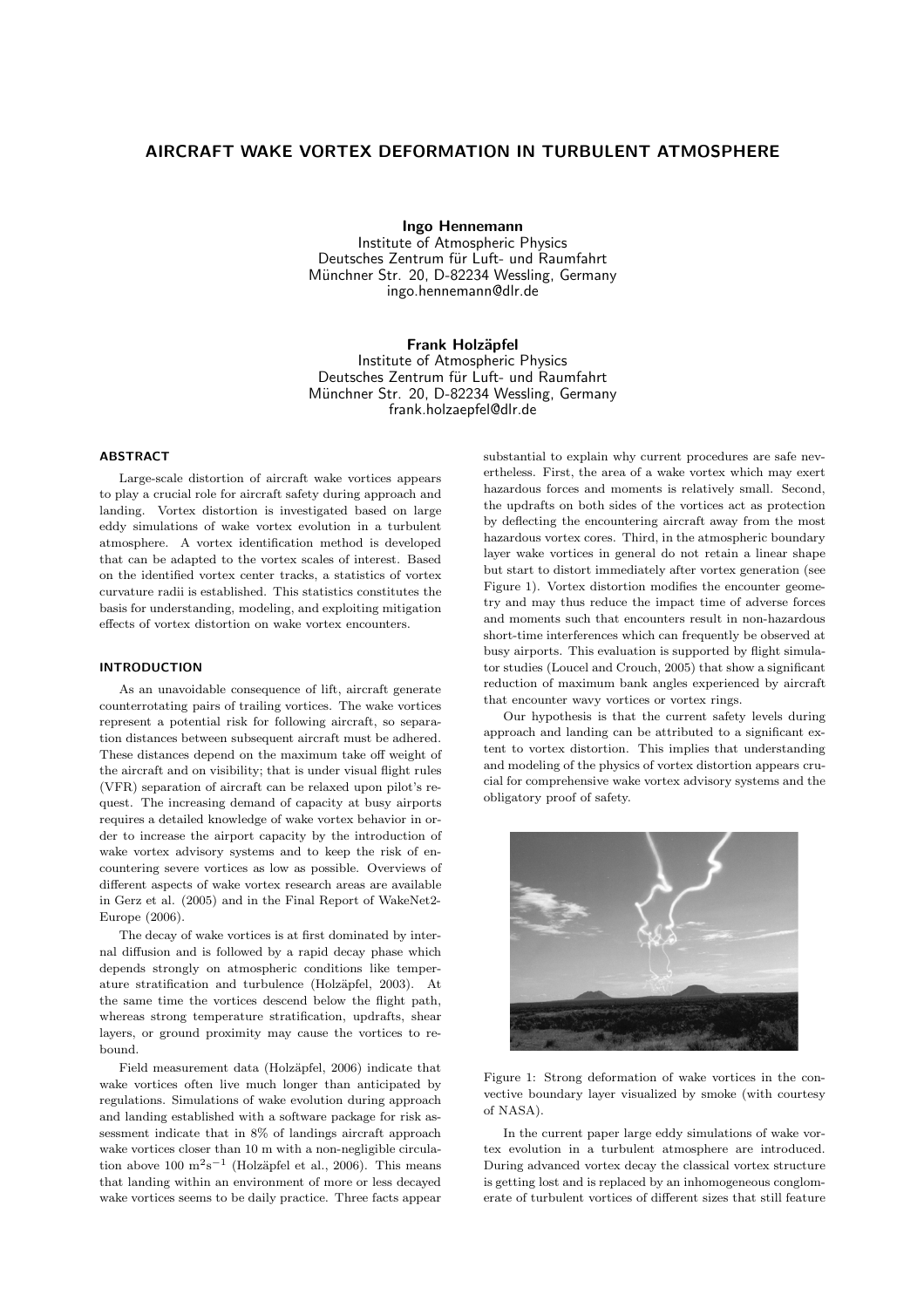global rotation on wake vortex scales. It is shown that some common vortex identification methods fail in that regime and a vortex identification method is needed that can be adapted to specified vortex scales. The developed vortex identification method is described and compared to existing approaches. Finally, a method to determine vortex curvature is introduced and the achieved results are discussed.

# NUMERICAL MODEL AND INITIAL CONDITIONS

We employ the LESTUF large eddy simulation (LES) code to investigate the deformation of wake vortices as a function of ambient turbulence scenarios (Holzäpfel et al., 2002). The impact of turbulence intensity parameterized by eddy dissipation rates, different turbulence length scales, and energy spectra shall be considered in future. The code solves the Boussinesq approximated equations discretized on a staggered grid with finite differences of second order accuracy in space and time. The classical Smagorinsky closure is modified by a subgrid scale model correction (Holzäpfel, 2004) to prevent unrealistic vortex core growth rates and the reduction of peak vorticity.

To achieve a fully developed background turbulence field we used a pre-run which was initialized with an isotropic, divergence-free turbulence spectrum containing only large eddies. We allow the turbulence to freely develop until it has reached a fully non-linear state after  $t = 2.5 t_{char,Turb}$ , where the dissipation rate  $\epsilon$  reaches its maximum (see Figure 2). For more details of the turbulence field design, we refer to Gerz and Holzäpfel (1999) and Gerz and Schumann (1989).

Subsequently, the loss of energy due to dissipation slightly reduces the dissipation rate, but this proceeds much slower than the decay of wake vortices, as can be seen from the ratio of characteristic times of ambient turbulence and wake vortices, respectively:

$$
\frac{t_{char,Turb.}}{t_{char,Vortex}} = \frac{\mathcal{L}_0}{V_{rms}} \cdot \frac{V_{\theta,max}}{r_c} \approx 125 \cdot 5.8
$$
 (1)

where  $\mathscr{L}_0$  denotes the initial integral length scale obtained from the energy distribution,  $V_{rms}$  is the initial mean fluctuation velocity directly connected to turbulent kinetic energy TKE  $(V_{rms} = \sqrt{\frac{2}{3}E})$ ,  $V_{\theta,max}$  depicts the maximal tangential velocity of the vortex and  $r_c$  stands for the core radius of the vortex model (Han et al., 2000). Consequently the turbulence spectrums' change can be neglected during the lifetime of a wake vortex pair.

Because the dissipation rate  $\epsilon$  characterizes the distribution of turbulent kinetic energy on the length scale range of wake vortices which is susceptible to turbulent disturbances, it is the preferred parameter to parameterize wake vortex decay. Once the background flow is fully developed and the desired dissipation rate is reached, we superimpose the vortex pair at  $t = 2.5 t_{char,Turb}$ .

To achieve realistic LES the development of vortex core growth rate and circulation distribution should agree with experimental results. We employ a reference circulation with averaged circulations of radii 5 m to 15 m

$$
\Gamma_{5-15} = \frac{1}{11} \sum_{r=5}^{15} \left[ \int_0^r \omega dA \right] \tag{2}
$$

with  $\Gamma_{5-15}^* = \Gamma_{5-15}/\Gamma_0$ . For an Airbus A340-300 with constant flight attitude we estimate the initial circulation  $\Gamma_0$ according to the theorem of Kutta-Joukowsky to  $458 \text{ m}^2 \text{s}^{-1}$ . The Lamb-Oseen vortex



Figure 2: Temporal development of dissipation rate and spectrum during pre-run. At  $t = 2.5 t_{char, Turb.}$ , the vortex pair is superimposed.

$$
v_{\theta} = \frac{\Gamma_0}{2\pi r} \left( 1 - e^{-1.2526 \left( \frac{r}{r_c} \right)^2} \right)
$$
 (3)

shows the best results in numerical simulations, although initially other models look more realistic. The simulation domain is  $400 \times 256 \times 256$  m<sup>3</sup>. According to Crow (1970) vortex pairs mutually induce sinusoidal instabilities where the wave length of the dominant instability is 8.6 times the initial vortex spacing  $b_0$  (= 47 m for an A340-300).  $b_0$  is directly related to the span width  $B$  via the spanwise load factor s, defined as:

$$
s = \frac{2}{B} \int_{0}^{\frac{B}{2}} \frac{\Gamma(y)}{\Gamma_0} dy
$$
 (4)

For ellipically loaded wings s equals  $\pi/4$ , which is appropriate for most commercial aircraft. The domain length of 400 m guarantees that this instability mode can develop within one domain. In order to compare vortex ages of different aircraft and flight configurations, a reference time scale  $t_0$  is introduced. Using the initial vortex descent speed  $w_0$ , it is defined as

$$
t_0 = \frac{b_0}{w_0} = 2\pi \frac{b_0^2}{\Gamma_0} \tag{5}
$$

and characterizes the time a vortex pair needs to descend the distance  $b_0$ . All vortex ages are given in normalized time  $t^* = t/t_0$ . To avoid effects of anisotropic spatial resolution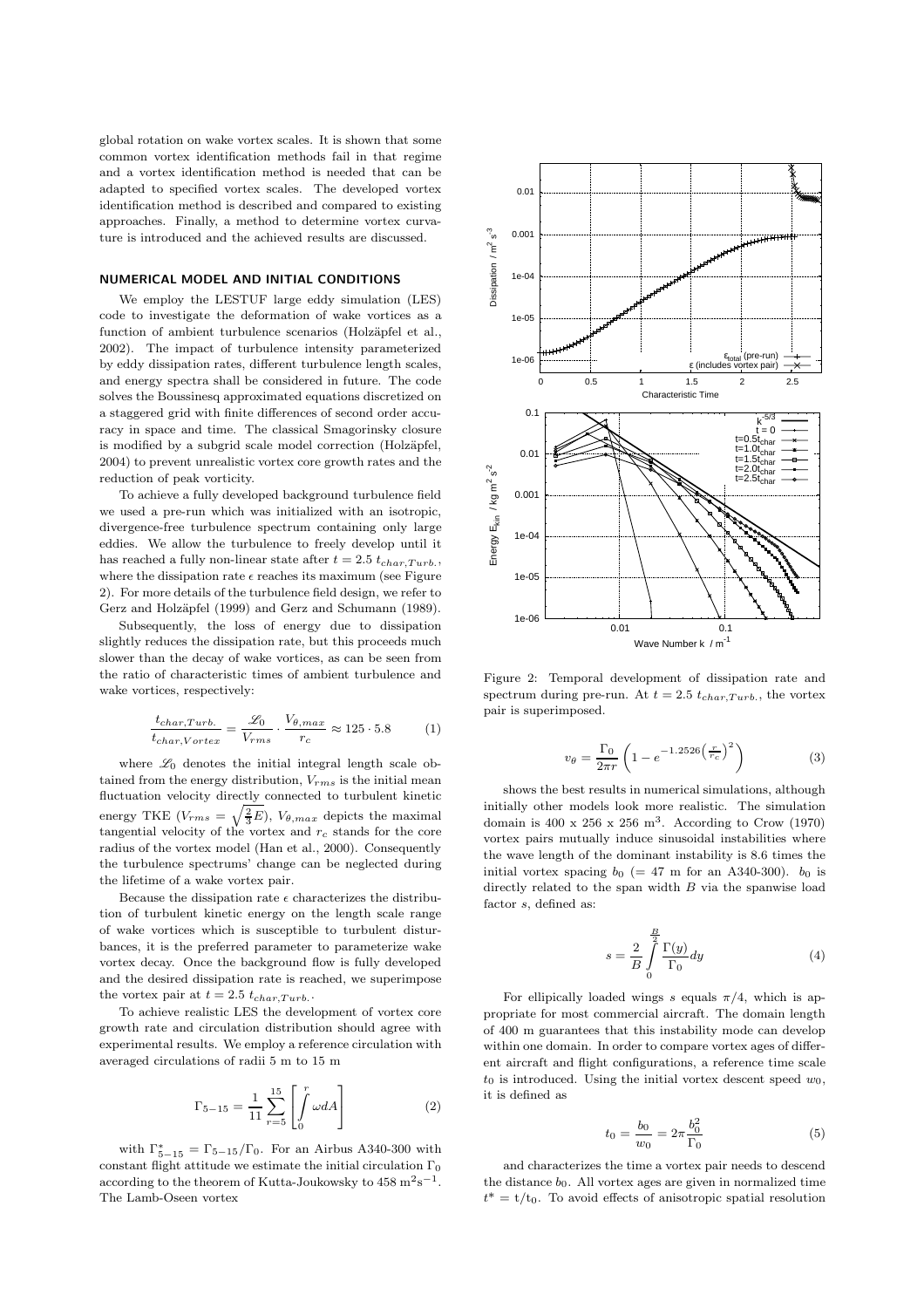on vortex curvature the simulations are highly resolved in all directions by 1 m meshes.

# VORTEX IDENTIFICATION METHODS

Vortex detection and identification is of general interest in fluid mechanics. Still no universally valid definition of a vortex exists. The difficulties are on one hand related to the discrimination of shear and curvature vorticity and on the other hand to the requirement that the vortex definition should be Galilean invariant, i.e. independent from translational motions. (Banks and Singer, 1994, Haller, 2005, Holz¨apfel, 2004, Spalart and Shur, 1997)

In the following we consider four options for vortex detection. First we simply employ the magnitude of the vorticity vector  $|\vec{\omega}|$ . But vorticity also developes in shear flows (e.g. Couette flow), which may adulterate vortex identification. One approach to distinguish between shear and curvature vorticity is suggested by Jeong and Hussain (1995). They determine the Eigenvalues of the matrix A

$$
A_{ij} = S_{ij}^2 + \Omega_{ij}^2 \tag{6}
$$

with  $S_{ij} = \frac{1}{2} \left( \frac{\partial u_i}{\partial x_j} + \frac{\partial u_j}{\partial x_i} \right)$  and  $\Omega_{ij} = \frac{1}{2} \left( \frac{\partial u_i}{\partial x_j} - \frac{\partial u_j}{\partial x_i} \right)$ and employ the (negative) second Eigenvalue  $\lambda_2$  as a reliable mean to filter out shear vorticity.

Third, global rotation of any volume in fluid flow causes centrifugal forces which are balanced by pressure gradient forces. This gives reason to test a pressure minimum criterion as detection feature. Jeong and Hussain (1995) however claim that as soon as friction becomes dominant or perturbations like sinks or sources are included, the method can fail.

The forth method uses local curvature of streamlines, whereas every grid point produces one curvature radius

$$
r_{\kappa} = \frac{|\vec{v}^2|}{|\vec{a}_n|} \tag{7}
$$

from which a corresponding center of curvature can be derived (Hirsch, 1995).

In Eq. 7,  $r_{\kappa}$  is the radius of curvature and  $\vec{a}_n$  the acceleration towards the curvature center (normal to  $\vec{v}$ ).  $\vec{a}_n$  can be derived from

$$
\vec{a}_n = \vec{a} - \vec{v}(\vec{a} \cdot \vec{v}) / |\vec{v}^2| \tag{8}
$$

where  $\vec{a}$  denotes the advective acceleration vector

$$
\vec{a} = (\vec{v} \cdot \nabla)\vec{v} \tag{9}
$$

Finally, the center of curvature  $(\overline{CC})$  can be obtained by multiplying the radius of curvature  $(r_{\kappa})$  with the corresponding direction and adding the product to the gridpoint for which curvature is computed.

$$
\overline{CC} = \overline{gridpoint} + \frac{\vec{a}_n}{|\vec{a}_n|} \cdot r_{\kappa}
$$
 (10)

Now an array of curvature indicators  $i_{\kappa}$  shall be produced where high values represent regions of many curvature centers. This is done by augmenting the surrounding 8 nodes of each curvature center by the corresponding curvature. Hence, curvature operates as a weighting factor for the generation of the indicator array.

We want to introduce a concept that also allows to analyse wake vortex distortion in its final decay process statistically. The devised concept is a predictor - corrector process.

From the starting point, the current vorticity vector proposes the direction where the track shall proceed a distance d (see Figure 3).



Figure 3: Predictor - corrector scheme to locate the vortex core path

Then, around the new, guessed path point (symbol x) a cubic search domain with side length c is defined, and within that search domain the criterion extremum is determined (in analogy to a center of gravity search  $\rightarrow$  from now on track points will also be abbreviated CoG) to derive the position of the next vortex path point (symbol o). With that procedure all already mentioned criteria for vortex detection were tested. For pressure the mathematical formulation is (equivalent for  $|\vec{\omega}|, \lambda_2, i_{\kappa}$ ):

$$
\overline{x} = \frac{\int \int \int \xi \, P \, dxdydz}{\int \int \int P \, dxdydz} \tag{11}
$$

$$
\overline{y} = \frac{\int \int \int \psi \, P \, dxdydz}{\int \int \int P \, dxdydz} \tag{12}
$$

$$
\overline{z} = \frac{\int \int \int \zeta \, P \, dxdydz}{\int \int \int P \, dxdydz} \tag{13}
$$

where  $\xi, \psi, \zeta \in [0, c]$  are local coordinates within the cube. The method requires the criterion data to be either fully positive or fully negative, otherwise the resulting position values can be situated outside the cube.

The new vortex path point is basis for the next vorticity vector. In order to avoid misleading direction by one vorticity vector, a group of neighboring vorticity vectors is averaged.

Beside the number of participating vorticity vectors the cube size  $c$  and the distance  $d$  between two cubes can be set by the user. Simulations using criteria with frequent change of sign (like  $\lambda_2$ ) need smaller cube lengths than smoother criteria like pressure minima. If  $d$  is too small compared to  $c$ , the center of gravity search always finds the same maximum and cannot proceed any more, if  $d$  is too large however, the track becomes imprecise. Good values turned out to be  $d = 3...5$  and  $c = 8...15$  mesh sizes, respectively.

Figure 3 delineates that each cube possesses its own local coordinate system  $(\xi, \psi, \zeta)$  with directions equivalent to the global coordinates  $(x,y,z)$ . The vector d starts at the center of gravity (CoG) of the previous cube and points towards the center of the next cube.

In order to test the quality of each criterion, a simulation in strongly turbulent environment with  $\epsilon = 10^{-3} \text{m}^2 \text{s}^{-3}$  is presented at  $t^* = 4.2$  in Figure 4. At that time the vortex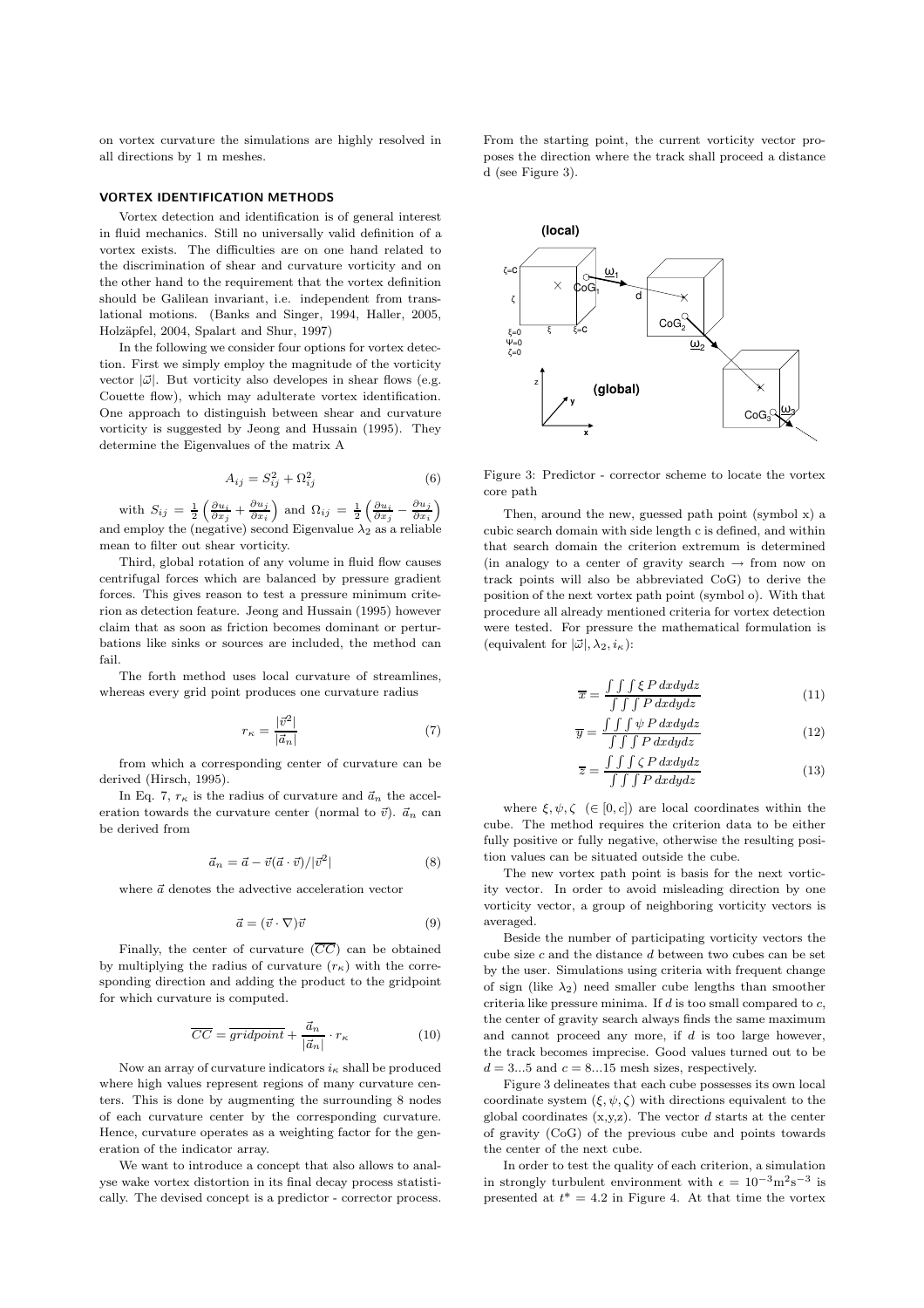tubes have already linked. The resulting vortex rings cover only half of the relevant domain length in flight direction, but increase the vortex area in lateral and vertical direction.

Each graph in Figure 4 contains iso-surfaces of the 4 criteria in similar intensities. If the vortex core track search was successful (true for P and  $|\vec{\omega}|$ ), it is shown with the normalized circulation  $\Gamma_{5-15}^*$  in gray scales, too.

Only the criteria  $|\vec{\omega}|$  and P allow to identify a connected vortex track without discontinuities. Methods  $\lambda_2$  and  $i_{\kappa}$ produce scattered results. The pressure criterion generates smooth iso-surfaces and is best suited to find the correct vortex center track.

Figure 5 shows the same simulation at a very early time  $t^* = 0.15$  with the distribution of each criterion  $(|\vec{\omega}|, \lambda_2, P, i_{\kappa})$ per slice. At that age the four planes are considered to be equivalent. The pressure slice clearly shows the smoothest pattern, whereas absolute vorticity and curvature center are rather spotty and therefore difficult to use for the vortex identification method.  $\lambda_2$  possesses a very strong gradient at the vortex core, but at later times becomes spotty, too.

Here we are not interested in small scales structures which characterize the turbulent vorticity distribution in the vortices, our purpose is to identify structures on the length scales of aircraft wake vortices.

# DETERMINATION OF GLOBAL VORTEX CURVATURE

Figure 6 shows the simulated vortex tubes (represented by pressure iso-surfaces) at vortex ages of  $t^* = 2.8, t^* = 3.0$ and  $t^* = 3.15$ . This sequence delineates the linking and subsequent formation of vortex rings.

For the parameterization of vortex deformation, we are interested in curvature everywhere along the vortex ring. We found that over a certain range, the vortex path lies close to one plane with a surprisingly high accuracy. That feature allows to compute that plane and proceed in 2-D. For the purpose of aircraft safety only radii on aircraft scales are important, so small curvature changes which would require to interpolate the exact vortex path are neglectable.

The algorithm searches a segment of a circle and the corresponding radius which represents all CoG of the segment best. It uses the method of least squares, where the user has the option of including the vortex track point distances to the plane or not. The search pattern employs a star shaped field with 64 search directions and up to 1000 points radially (see Figure 7).

After the optimum is determined on the coarse mesh, a finer star-shaped point pattern is created and the procedure repeats.

A first result of the curvature radii search can be seen in Figure 8. It shows the probability distribution of curvature radii for all track points of the vortex ring at  $t^* = 4.2$ . Here, 20 consecutive track points define one plane, and form a circle segment with minimal deviation to the circle segment. The histogram shows the distribution of radii of curvature and the corresponding RMS values at  $t^* = 4.2$ . Although the width of one bar is relatively small (5 m), one peak with  $r_{\kappa} \approx 50$  m dominates the graph. Note that the x-axis scaling differs by factor 100 for core radii and RMS values, which indicates the high performance of the method.

Figure 9 shows the curvature distribution for  $t^* = 3.15$ with minor peaks at  $r<sub>κ</sub> = 100$  m and  $r<sub>κ</sub> = 240$  m. In Figure 10 we show a segment of the vortex track and the fitted circle with  $r<sub>κ</sub> = 100$  (in the given inclined plane) which illustrates the accurate matching of the CoG track and a circle segment. Its detailed position can be seen in Figure 6 c), where the



Figure 4: Iso-surfaces at  $t^* = 4.2$  for corrector criteria a) absolute vorticity  $|\vec{\omega}|$ , b)  $\lambda_2$ , c) pressure P and d) curvature  $i_{\kappa}$ 

cutout represents the x-values ranging from -100 to -200. The second peak is due to inflection points, where a straight line would be the best fit. However, the process checks radii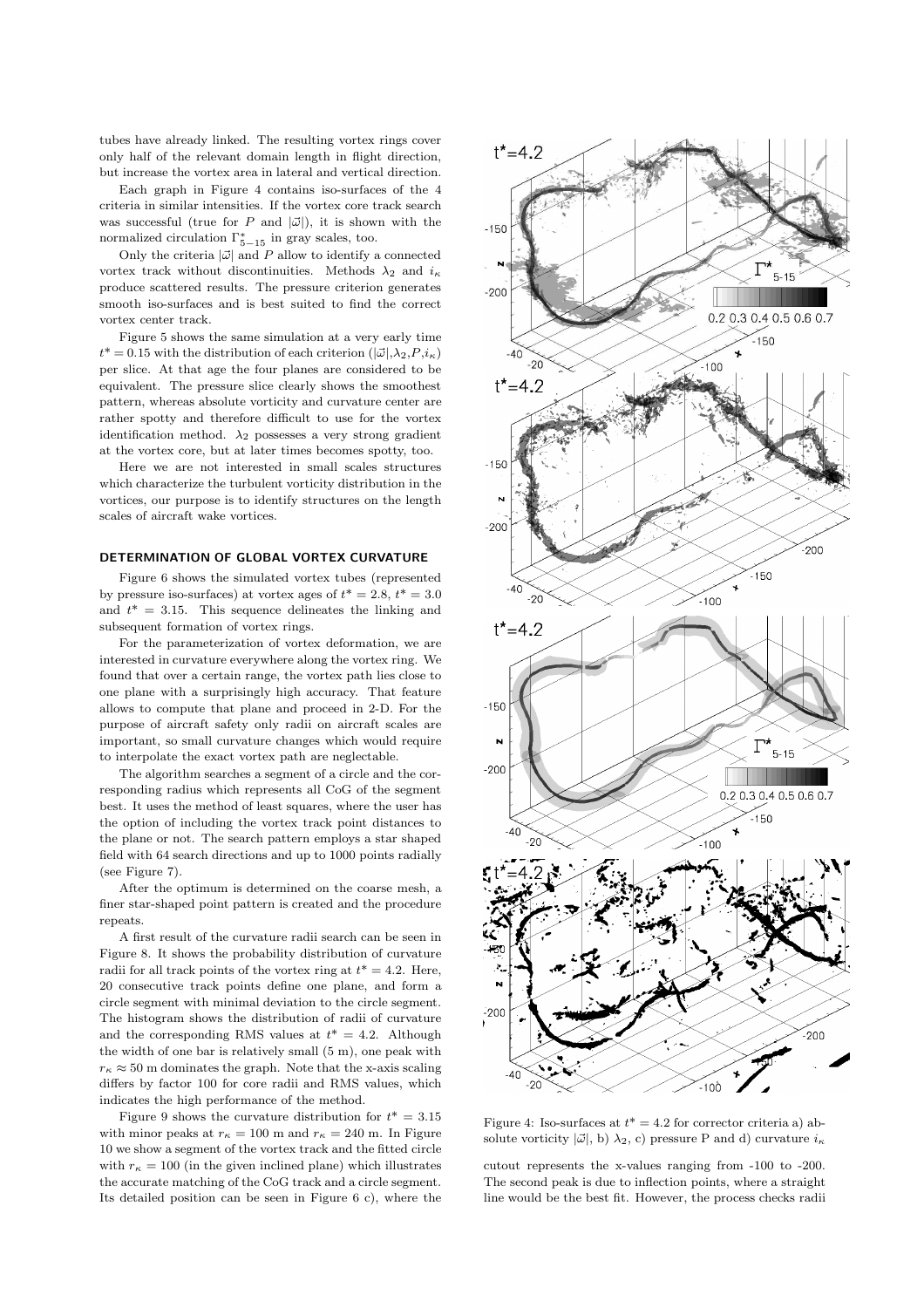

Figure 5: Iso-slices for different criteria at steady vortex tube course



Figure 6: Ring formation at a)  $t^* = 2.8$ , b)  $t^* = 3.0$ , c)  $t^* = 3.15$ 

up to a maximum of 240 (in this case), which is consequently found to be the best result.

The numbers given in Figure 10 represent the starting



Figure 7: Search pattern to determine the best curvature radius within one plane



Figure 8: Probability distribution of determined curvature radii for 20 points within a given plane at  $t^* = 4.2$ .



Figure 9: Probability distribution of determined curvature radii for 15 points within a given plane at  $t^* = 3.15$ .

number of 15 consecutive CoG for which one circle segment is searched. For example taking track points  $#51$  to  $#65$ yields a curvature radius of 100 m, which is shown here.

However, each time an inflection point is crossed a line would provide better results than any circle. Especially when the inflection point is situated centrally at the vortex core track, maximal curvature radii are obtained.